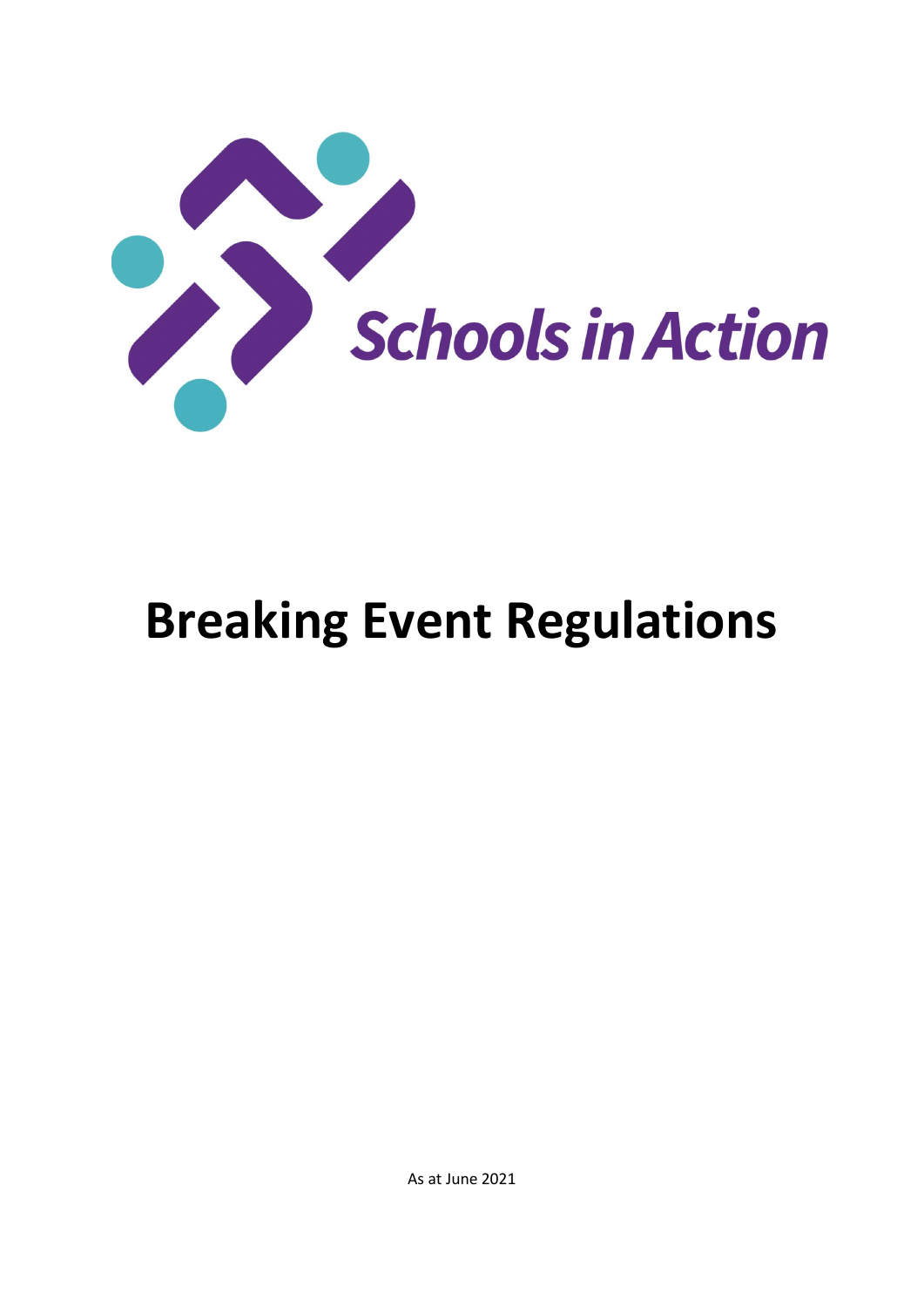

# Table of Contents

| 1.   |  |
|------|--|
| 1.1. |  |
| 1.2. |  |
| 2.   |  |
| 2.1. |  |
| 3.   |  |
| 3.1. |  |
| 3.2. |  |
| 3.3. |  |
| 3.4. |  |
| 3.5. |  |
|      |  |
| 4.1. |  |
| 4.2. |  |
| 4.3. |  |
| 4.4. |  |
| 4.5. |  |
| 4.6. |  |
|      |  |
| 5.1. |  |
| 5.2. |  |
| 6.   |  |
| 6.1. |  |
| 6.2. |  |
| 6.3. |  |
| 6.4. |  |
| 6.5. |  |
| 6.6. |  |
| 6.7. |  |
| 6.8. |  |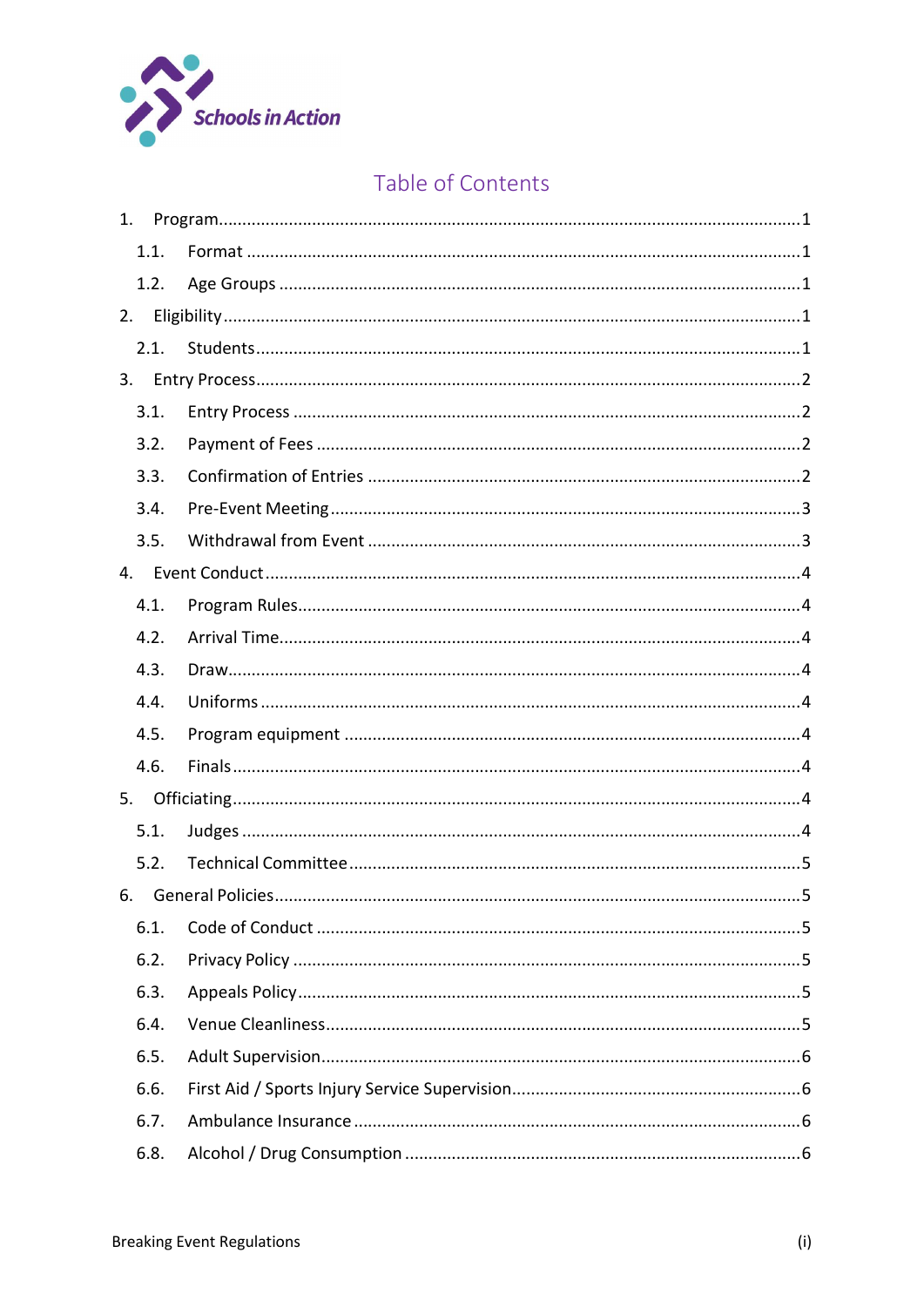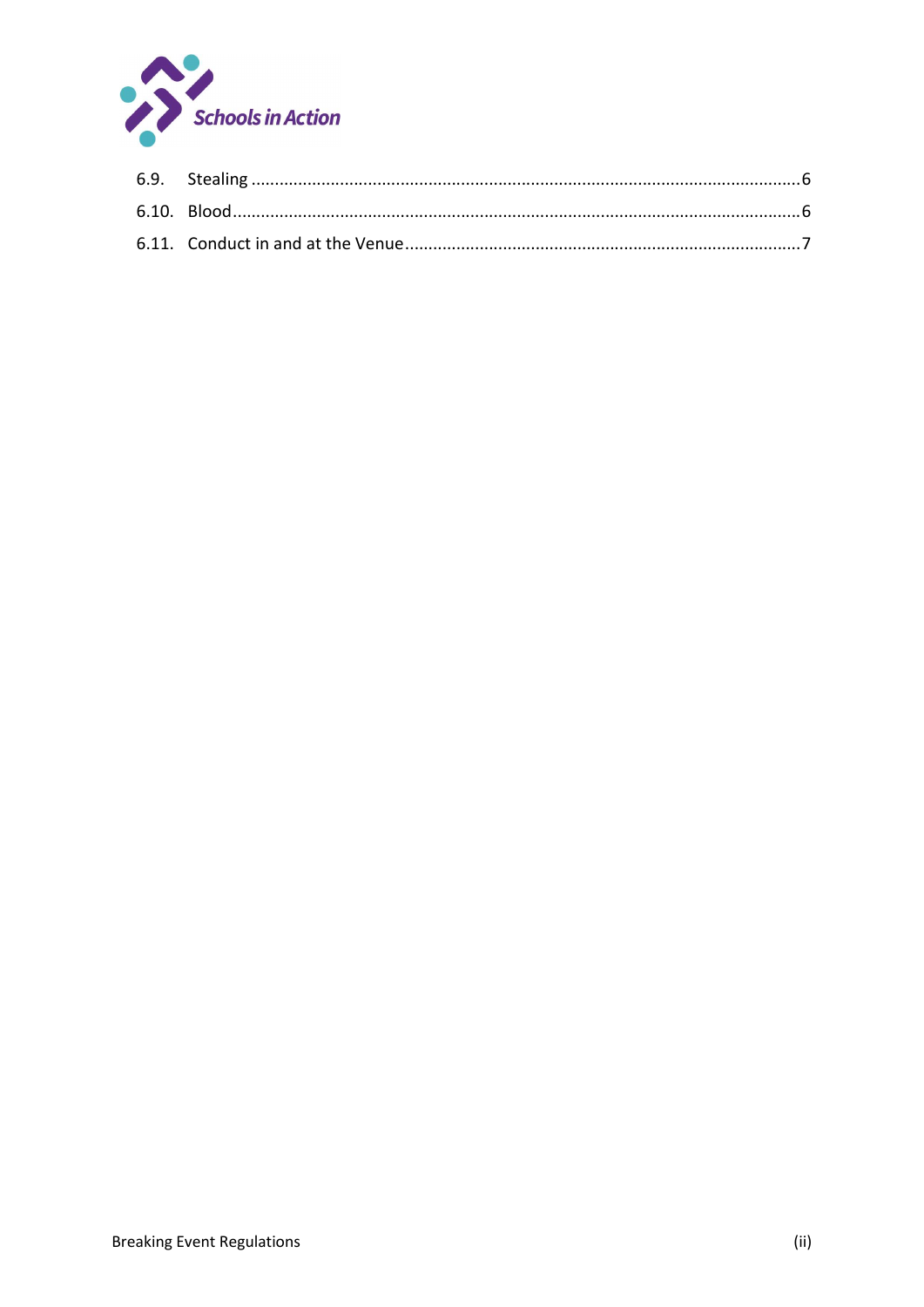

### 1. Program

- 1.1. Format
	- 1.1.1. Events are being conducted in regional and metropolitan areas to allow as many students as possible to participate in a safe environment overseen by teachers from schools participating in the program in partnership with the Australian Breaking Association.
	- 1.1.2. Dance Classes and Workshops will be provided by artists at the event for students wanting to both participate and learn the sport/artform in a safe and inclusive environment. This will be followed by a 'head to head' break battle/competition.
	- 1.1.3. Participation is open to any full time student from Victorian registered Secondary Schools. Consideration will also be given to students from registered Secondary Schools within close proximity of the border with Victoria.
	- 1.1.4. The program shall have separate competitions for boys and girls.
- 1.2. Age Groups
	- 1.2.1. The program will offer two (2) age groups:
		- 1.2.1.1. 16 19 Years (Senior): These students must be aged 16 19 years as of 31 December in the year of the event.
		- 1.2.1.2.  $13 15$  Years (Junior): These students must be aged  $13 15$  years as of 31 December in the year of the event.
	- 1.2.2. Students must be a minimum of 13 years of age to compete as of 31 December in the year of the program .

# 2. Eligibility

- 2.1. Students
	- 2.1.1. Participation is open to any full time student that satisfies the age requirements and is enrolled and in attendance at a registered Victorian Secondary School. Consideration will also be given to students from registered Secondary Schools within close proximity of the border with Victoria.
	- 2.1.2. There are no restrictions on the number of students a school may enter.
	- 2.1.3. Schools are required to meet the supervision requirements of the relevant Education Department.
	- 2.1.4. A student will be eligible to participate in the event name if they:
		- 2.1.4.1. Meet the specified age requirements as per rule 1.2.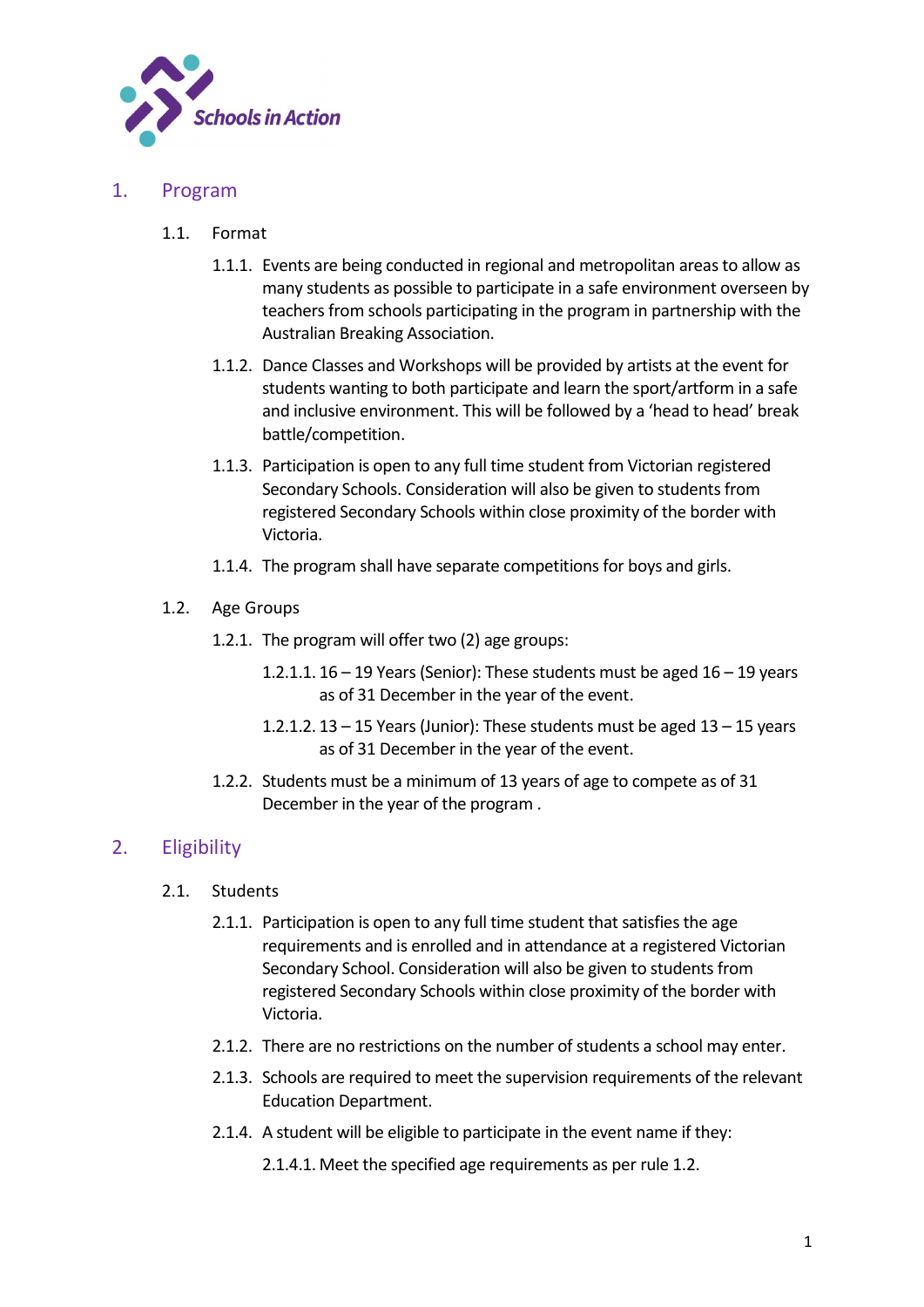

- 2.1.4.2. Attended the school they wish to represent on a full time basis for at least three (3) months immediately prior to the commencement of the event.
- 2.1.5. A student may only compete in one age group.
- 2.1.6. Coaches and School Staff
- 2.1.7. All coaching and school staff must be registered teachers or hold the relevant working with children checks from their home state.

#### 3. Entry Process

- 3.1. Entry Process
	- 3.1.1. All school registrations must be completed online via the event registration form. Schools will be required to provide an indication of how many students they expect to participate in the program and what day they attend to participate at the time of registration.
	- 3.1.2. Upon registration, schools will be issued a Tax Invoice for a deposit of \$10 per student expected to participate.
	- 3.1.3. Registrations will close four (4) weeks prior to the start of the school's registered date for participating. At this time, schools will provide final student numbers participating at the Championships. Schools will be issued a Tax Invoice for the balance of the participation fees.
	- 3.1.4. Final invoices are to be paid two weeks prior to the school's registered date for participating. Registrations are not considered finalised until payment has been made.
	- 3.1.5. Registrations received after the closing date will be subject to acceptance by the Schools in Action (SIA). SIA reserve the right to refuse entry to schools if the planning has proceeded to such an extent that the inclusion of additional students is impractical.
	- 3.1.6. Registrations received after the closing date will incur a \$50 late fee per school.
- 3.2. Payment of Fees
	- 3.2.1. All registrations carry a fee per student.
	- 3.2.2. As per rule 3.1.4 above, all fees must be paid in full two (2) weeks prior to start of the schools registered date for participating. Non-payment of fees may result in withdrawal from the competition.
- 3.3. Confirmation of Entries
	- 3.3.1. Following the closing of the registration period, SIA will send each school a confirmation of their entry and the number of registered participants.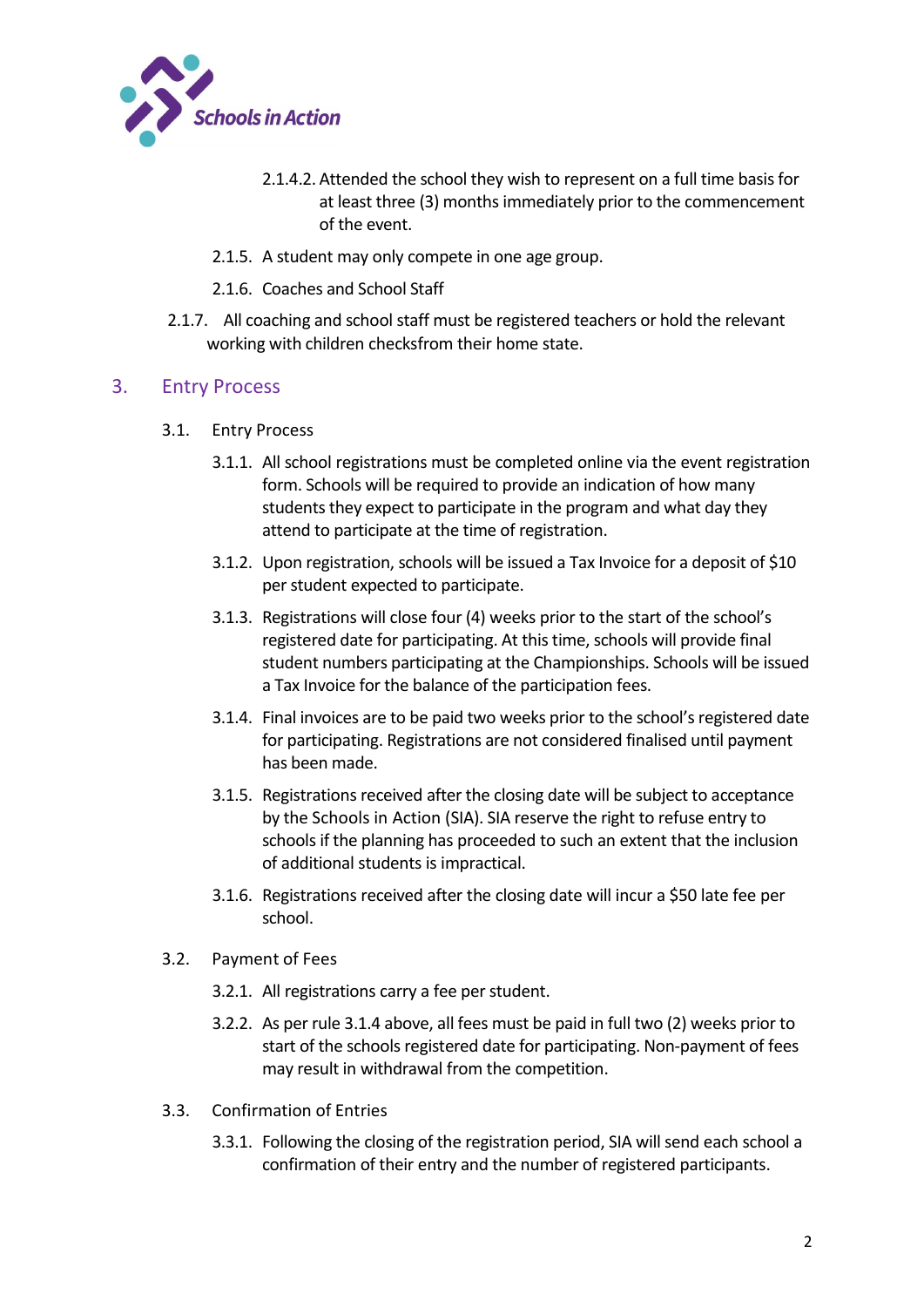

- 3.3.2. Schools are required to respond to confirm all details are correct. Nonresponse may result in exclusion from the event.
- 3.4. Pre-Event Meeting
	- 3.4.1. All schools must attend the Pre-Event Meeting before each age group session of the event and confirm their student registrations together with a list of students participating and confirmation from the School Principal and parent / guardian approving their participation. Failure to do so may result in exclusion from the program.
	- 3.4.2. Any additional registrations on the day of the Pre-Event Meeting are subject to acceptance by SIA. Evidence of payment from the school to SIA must be received before additional students will be allowed to participate.
- 3.5. Withdrawal from Event
	- 3.5.1. Schools
		- 3.5.1.1. Any schools withdrawing within two weeks after the closing date of the school's confirmed registration will be subject to a \$100 administration fee. This may be taken from any refund fees the school is due.
		- 3.5.1.2. Any school withdrawing within two (2) weeks of the beginning of the school's registered date for participating will forfeit all of their entry fees.
		- 3.5.1.3. Any school who withdraws during the event or fails to arrive on the day of the event will forfeit all of the entry fee. Where schools can provide evidence that they have been prevented from participating due to circumstances beyond their control, there will be no forfeit of entry fees paid by the school.

#### 3.5.2. Students

- 3.5.2.1. Any individual student withdrawing within two weeks after the closing date of the school's confirmed registration will incur a \$10 administration fee invoiced to the school. This may be taken from any refund fees the school is due.
- 3.5.2.2. Any individual student withdrawing within two (2) weeks of the beginning of the school's registered date for participating will result in the forfeit of all the entry fees paid by the school.
- 3.5.2.3. Any individual student who withdraws during the event or fails to arrive on the day of the event will result in the forfeit of all the entry fees paid by the school. Where schools can provide evidence that the student has been prevented from participating due to circumstances beyond their control, there will be no forfeit of entry fees paid by the school.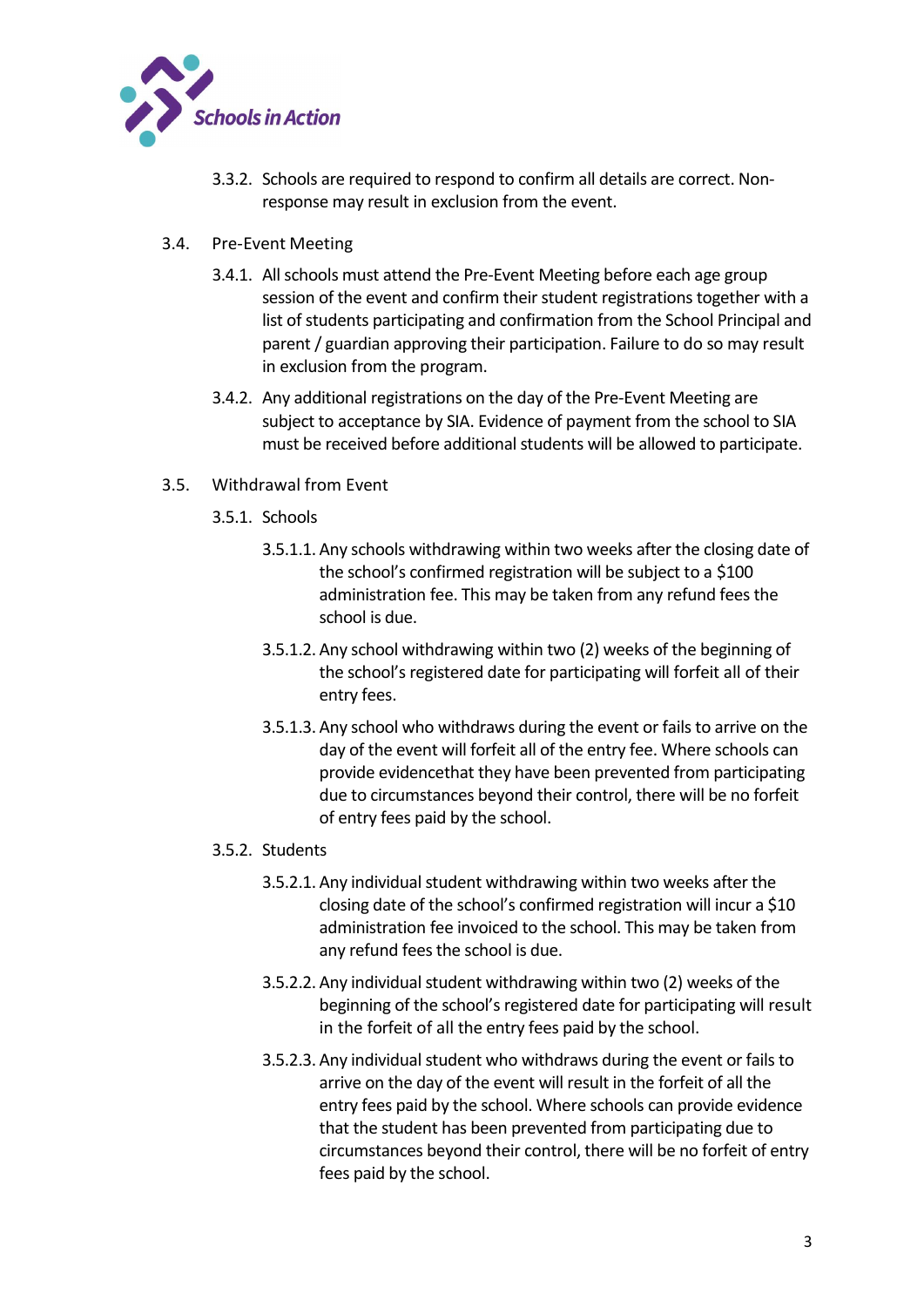

#### 4. Event Conduct

- 4.1. Program Rules
	- 4.1.1. Except where explicitly stated or limited by the venue conditions, the judging criteria used by the Australian Breaking Association shall apply.
- 4.2. Arrival Time
	- 4.2.1. A Pre-Event Meeting of schools will be held thirty (30) minutes prior to each age group session.
	- 4.2.2. The Pre-Event Committee may approve the delay to a start time due to exceptional circumstances and this decision shall be final.
- 4.3. Draw
	- 4.3.1. The number of entries will determine the number and length of rounds to be conducted.
- 4.4. Uniforms
	- 4.4.1. The dress code should allow for 'free movement' of students whilst performing.
	- 4.4.2. Students are to wear non-marking footwear.
	- 4.4.3. The dress code should be of an accepted level of decency and not include anti-social, extremist, indecent, sexist or racist symbols, pictures or wording.
	- 4.4.4. Offensive, harassing or derogatory words, symbols or pictures toward members of protected groups are prohibited from clothing or jewellery.
- 4.5. Program equipment
	- 4.5.1. The event organisers will supply sound equipment for the program.
- 4.6. Finals
	- 4.6.1. A State Final will be held on the last day of the entire program. Students selected by the Judges from each metropolitan and regional event will be invited to participate at the Final.

# 5. Officiating

- 5.1. Judges
	- 5.1.1. Officials will be supplied by the event organisers and appointed by the Victorian Division of the Australian Breaking Association. Judges will comprise a panel of three people, the Master of Ceremonies, the DJ and a third person appointed by the Victorian Division of the Australian Breaking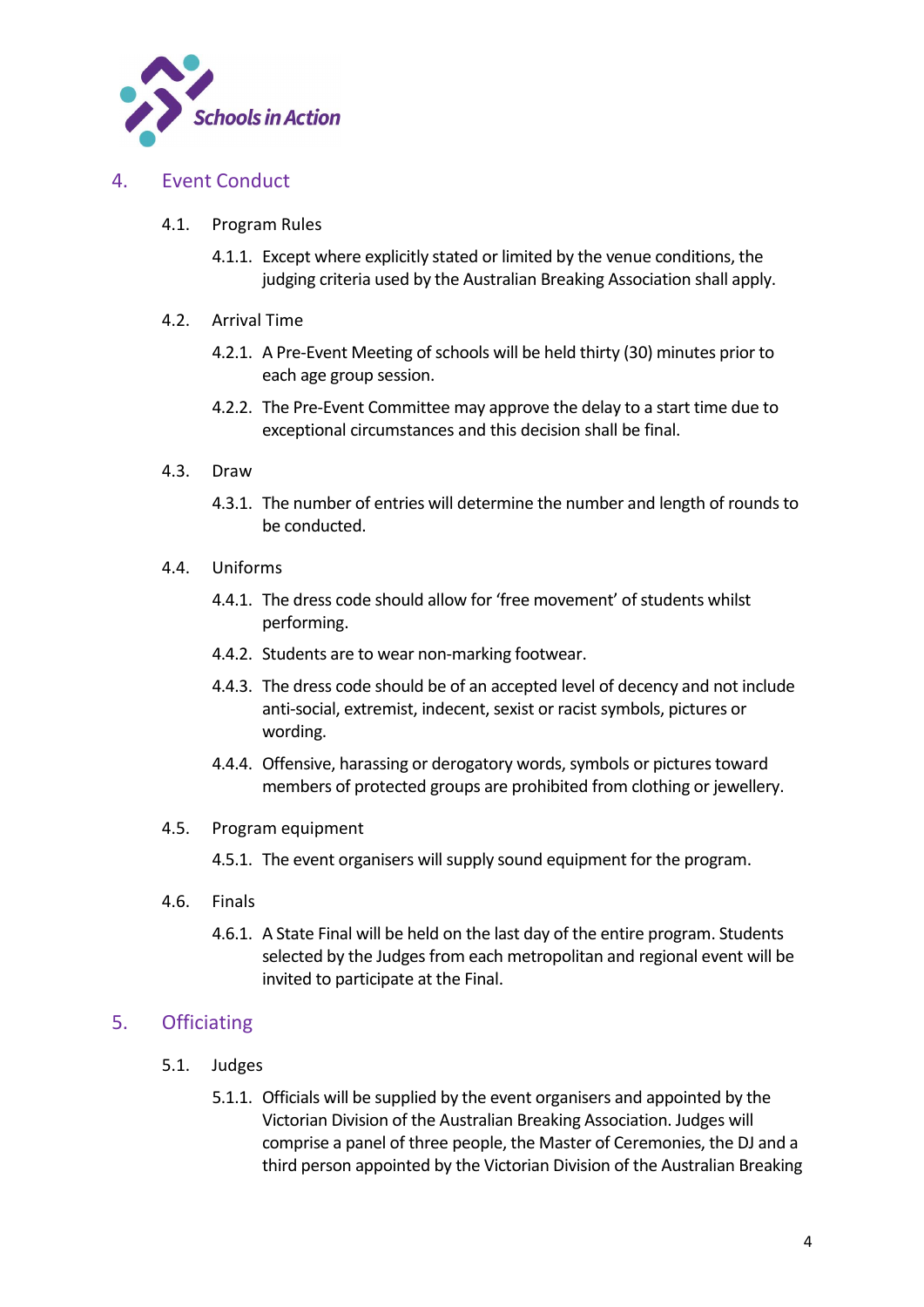

Association.

- 5.2. Technical Committee
	- 5.2.1. The Technical Committee will consist of the three appointed officials by the Victorian Division of the Australian Breaking Association and the two Directors from Schools in Action Pty Ltd.
	- 5.2.2. The Technical Committee may invite other knowledgeable parties to advise where required.
	- 5.2.3. The senior representative of the three appointed officials by the Victorian Division of the Australian Breaking Association will chair the Technical Committee.
	- 5.2.4. The Technical Committee shall be authorised to deal with any matter, including disciplinary action relating to the participants and their decision shall be final.

## 6. General Policies

- 6.1. Code of Conduct
	- 6.1.1. In completing the registration form a school confirms all participants agree to be bound by the SIA Code of Conduct found on the SIA Website.
- 6.2. Privacy Policy
	- 6.2.1. In completing the registration form a school confirms all participants agree to have their photograph taken or the event live streamed by SIA and affiliated media sources and understand these photos may be used for promotional purposes through the SIA website and social media platforms.
- 6.3. Appeals Policy
	- 6.3.1. Any appeal to a decision of the Technical Committee will be managed in accordance with the SIA Appeals Policy found on the SIA Website.
- 6.4. Venue Cleanliness
	- 6.4.1. Participants must abide by venue regulations with respect to the consumption of food and drink.
	- 6.4.2. One of the responsibilities of every school is to ensure students and school staff / officials abide by these regulations. It is also the duty of each school staff member / official to be responsible for the school's contribution to the overall cleanliness of the venue. The combined effort of all adults and students in maintaining a clean venue environment is essential from a risk management perspective and a cost perspective.
	- 6.4.3. Event officials have the authority to ask any person consuming food or drink not in accordance with venue regulations to leave the venue. Event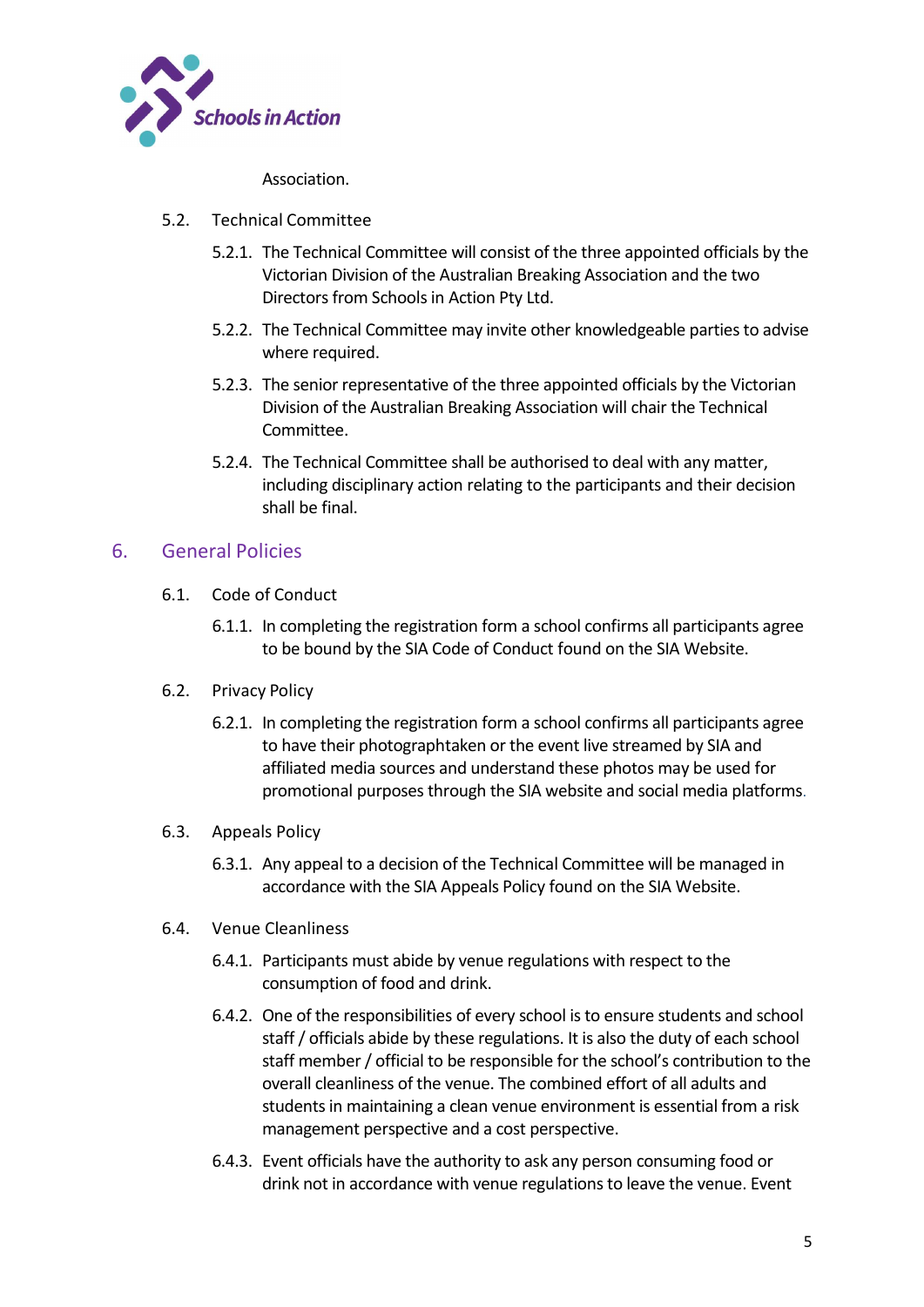

officials also have the authority to report the offending person to the School Staff member and to keep a record of offenders for further action if deemed necessary.

- 6.4.4. Any additional cleaning costs incurred by SIA, above the quoted costs for the daily cleaning of the venue, will be invoiced to the school on a pro rata basis based on the number of teams per school. If such action is required SIA reserves the right to exempt schools who have genuinely made a concerted effort to keep the venue clean and tidy.
- 6.5. Adult Supervision
	- 6.5.1. All schools must have an adult, approved by the School's Principal, present at all times students attend the event. School may be withdrawn from the event if this condition is not met. This policy must be strictly adhered to.
- 6.6. First Aid / Sports Injury Service Supervision
	- 6.6.1. A Sports First Aid Practitioner will be present throughout the duration of the event.
	- 6.6.2. An adult (teacher, manager, coach or parent) must accompany all students requiring first aid or sports strapping. The officers providing the first aid / sports strapping service will require the accompanying adult to sign a document indicating they were present during the relevant treatment.
- 6.7. Ambulance Insurance
	- 6.7.1. Schools are responsible for covering the cost of any ambulances required for their students. Schools should ensure that ambulance insurance is in place.
- 6.8. Alcohol / Drug Consumption
	- 6.8.1. Smoking, drinking alcohol and taking other social drugs are strictly forbidden during the entire event. Any breach of this rule will result in the player being ejected from the program, their school and parents being notified, as well as the student being returned to their school on the first available transport. Any additional expenses will be the responsibility of the parents of the offending person.
- 6.9. Stealing
	- 6.9.1. All school students and staff must be aware of the ramifications of the theft and or malicious damage of event equipment and personal property at this event. Any incidents of the theft of personal property and event equipment will result in the expulsion of the student(s) from the competition. Please be aware that police intervention will be sought.
- 6.10. Blood